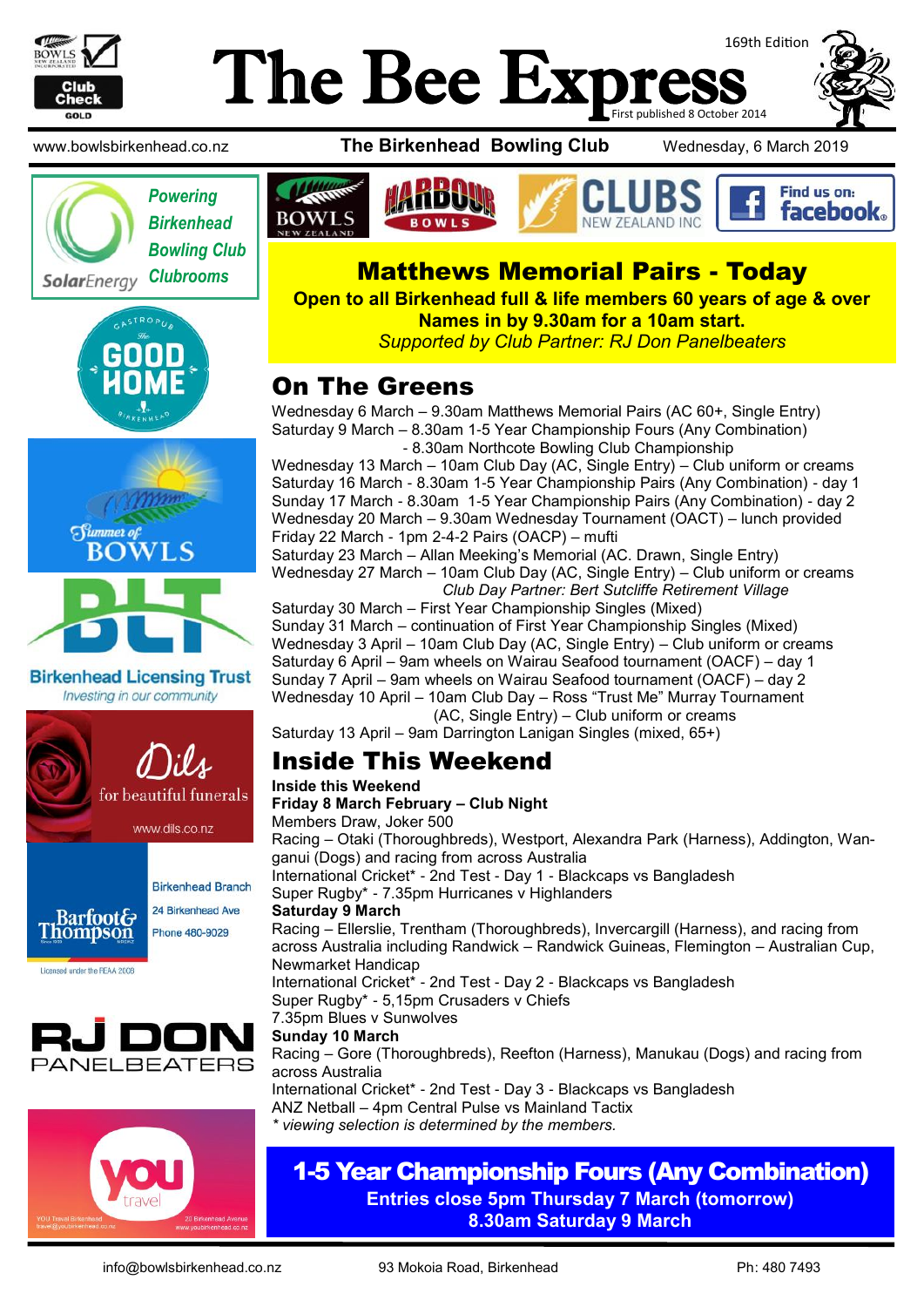

# Birkenhead into Semis!! Bowls3Five Interclub Semi-finals Tomorrow!! 6pm Thursday 7 March Takapuna Bowling Club Supporters welcome

### Matthews Memorial Pairs - Today

There is still time to enter "The Matthews Memorial Pairs" is held today. This Championship is open to all full and life members 60 years of age and over. Played over one day with four games of ten ends, single entry (entry \$5), drawn pairs. Names in by 9.30am for a 10am start.

This year Club Partner RJ Don Panelbeaters are kindly stumping up some cash to put a smile on the winners and place getters faces. First place \$100 to go with the trophy presented to the winners, second \$60 and third \$40.

### Drew Drives to Title

Doug Parlane and Mick Moodie had reached the final of Birkenhead's Men's Champion

Pairs beating Jack Huriwai and Randall Watkins (18-14) back in late January. The same day Mark Rumble and Nigel Drew had seen off Evan Thomas & Daymon Pierson (22-9).

Over a month later and the final was played last Saturday afternoon. Parlane/Moodie jumped ahead after picking up a four, three ends in (5-1). The follow five ends all went Drew's way to lead (5-9). Moodie levelled the scores after 10 ends (9-9). Drew picked up eight shots over the next three ends to have a handy lead after thirteen ends (9-17). A three to Moddie on the following end (12- 17) but with four ends to play Drew had control of the board. Drew's accurate driving killed a number of ends to deny Moodie any chance of pick up large end. Parlane repeatedly out drew Rumble off the front but Drew's



Men's Championship Pairs, winners: Nigel Drew (s) & Mark Rumble, Runners-up: Mick Moodie (s) & Doug Parlane

accurate driving proved to be the winning force in the end. Rumble and Drew Men's Pairs Champions for this season over Parlane and Moodie (19-15).

Winners: Mark Rumble, Nigel Drew (s) Runners-up: Doug Parlane, Mick Moodie (s)

#### The Sun Goes Down

The sun went down on Birkenhead's 1-5 Year Twilight Interclub campaign Monday evening. Having made it into the semi-finals after taking out Northcote the previous week in the quarters. Monday was the trip up to Browns Bay to take on Mairangi Bay in the semis, while Beach Haven was up against Mahurangi East in the other semi.

Gary Wallace went down in the singles by one shot in a time limited game (15-16). The pairs with Mililka Nathan off the front and Stacy Munro skipping were behind, but playing for the draw in the last end went down by three (13-16). The reason to play for the draw was the triples, Adam Richardson, Lauranne Croot and Robbie Henson had just destroyed Mairangi Bay's triples (27-5). The pairs draw would have seen Birkenhead through to the final, but the one win and two loses saw Birkenhead bow out. The other semi-final Mahurangi East made easy work beating Beach Haven (singles 21-11, pairs 25 -5 and triples 29-4). Speaking to team manager Jimmy "Jandals" Heath after "It was a shame, everyone played well, we could have won that, Mairangi will win it now"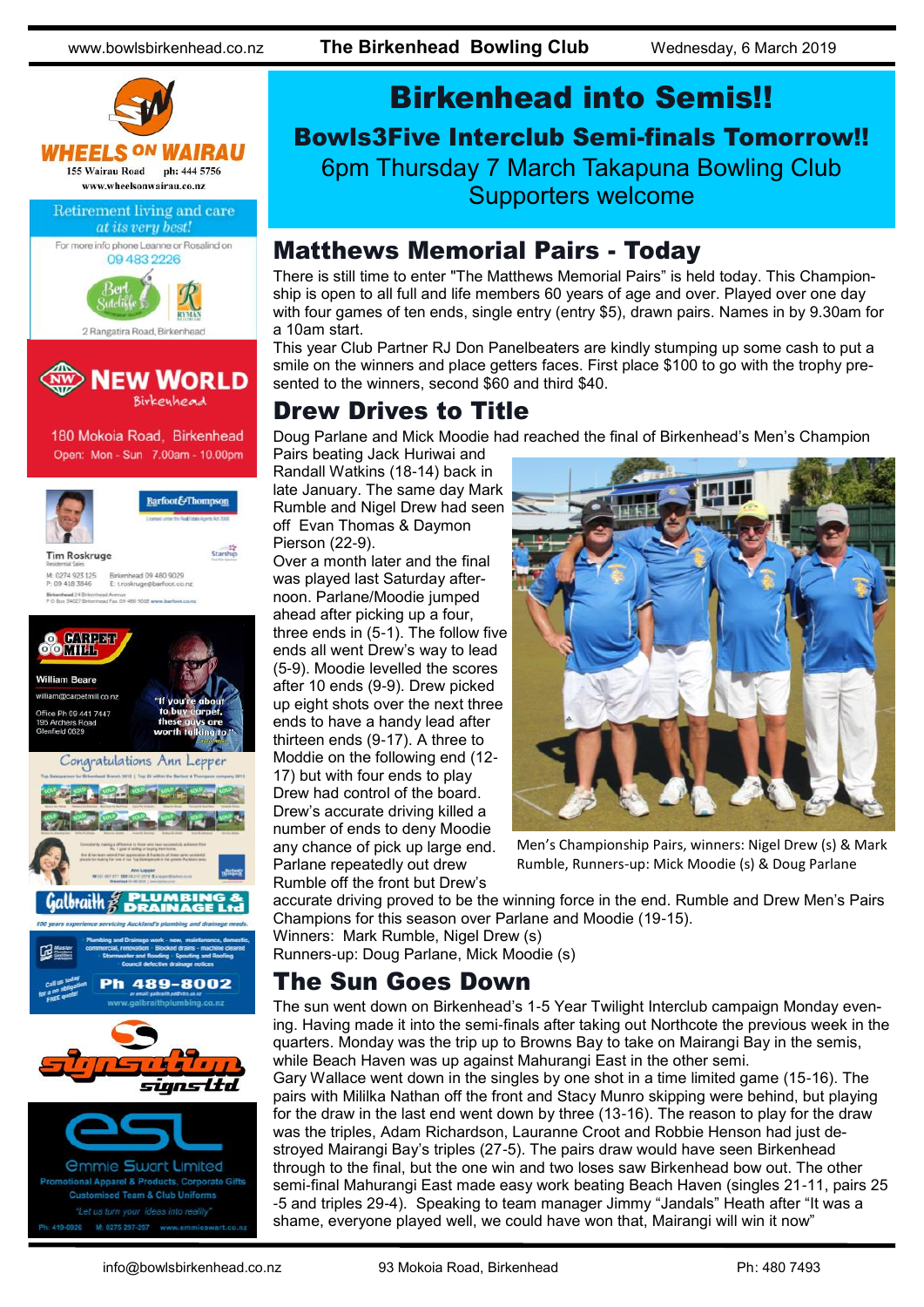

**AKARANA PUBLISHING** 

**COMPANY** 

**Sporting & General Publications** 

Ph: 419 7124

nove

www.e-move.co.nz



**ASBESTOS MANAGEMENT PLANS** 



BIRKENHEAD Recreation Drive PH: 418 2424 Proudly Supporting



**Birkenhead Licensing Trust** Investing in our community

# Members Draw \$325 Today 5-6pm Joker 500, Happy Hour 4.30-5.30pm

### Lush, Richardson, Nathan

Four teams stepped out on to the greens at Birkenhead on Saturday to chase the 1-5 Year Championship Triples title. The day was made to order for lawn bowls, an absolute stunner and the green looking magnificent and playing quick. The format for the day was a round robin with the two top teams to play a final to find this season's champion. First up was the battle of this year's 1-5 year singles winners. Milika Nathan with Adam Richardson and Warren Lush up against Gary Wallace's trio including Ray Tomes and Adam

Croy. A game that many had pegged as the final itself. Wallace held the upper hand throughout the game taking the win (10- 17). The other opener the Judi Farkash skipped trio with Vaughan Henderson and John Hannan took on Lauranne Croot (s), Barbara Staal and John Stevens with Farkash coming away with the win (12-9). Round two and Wallace and Nathan came away with a win each.

Round three and a Wallace / Nathan final was looking like the most likely scenario, but no one told Croot and company this who after thirteen ends



1-5 Year triples winners: Milika Nathan (s), Warren Lush (lead) and Adam Richardson (two)

was all square (14-14) playing Nathan. Croot then went on to pick up four shots to Nathan's one to win (14-18). Farkash, Croot and Nathan all had one win. Wallace finished clearly on top with three wins. While the other finalist would be found on best shot differential, with Nathan coming through with the best differential.

A Wallace / Nathan final and Nathan stepped out to a (1-5) lead after five ends, before Wallace came back with a three and one to level the scores (5-5). Richardson and Lush went walkabout for a couple of ends enabling Wallace to pick up a two, a four and a one and sneak through to a four shot lead (12-8) after twelve ends. Nathan held her team together as they refocused, they were looking like runners-up down (13-9) with two ends to play. With Richardson and Lush returning from walkabout the last two ends were all Nathan's picking up a three and a two to claim the 1-5 Year Triples title by one shot (13-14). Winners: Warren Lush, Adam Richardson, Mililka Nathan (s) Runners-up: Adam Croy, Ray Tomes, Gary Wallace (s)

### Quadrangular Reps

Bowls North Harbour has named its representative teams to contest the Quadrangular on Sunday 10 March at Howick. Included are Birkenhead's Daymon Pierson and John Hindmarch in the BNH Men's Development team, while Adele Ineson and Connie Mathieson have made the BNH Women's Development team.

## Club Night - Wrong Bias Bar!

Our friends at the Birkenhead Primary School next door are celebrating 100 years over this coming weekend with various events planned. The Birkenhead Bowling Club will be playing its part Friday as the school holds its "Natter and Nibbles" evening in the upstairs lounge of the Club.

The upstairs lounge will be closed to members from 5.30pm. The regular Friday Club Night will be held in the "Wrong Bias Bar" downstairs. There will be the usual Members Draw and Joker 500. Although due to technical difficulties there will be no meat raffles or "happy hour" this night and the Joker 500 will be drawn at 5.30pm (not the usual time of just after 6pm)